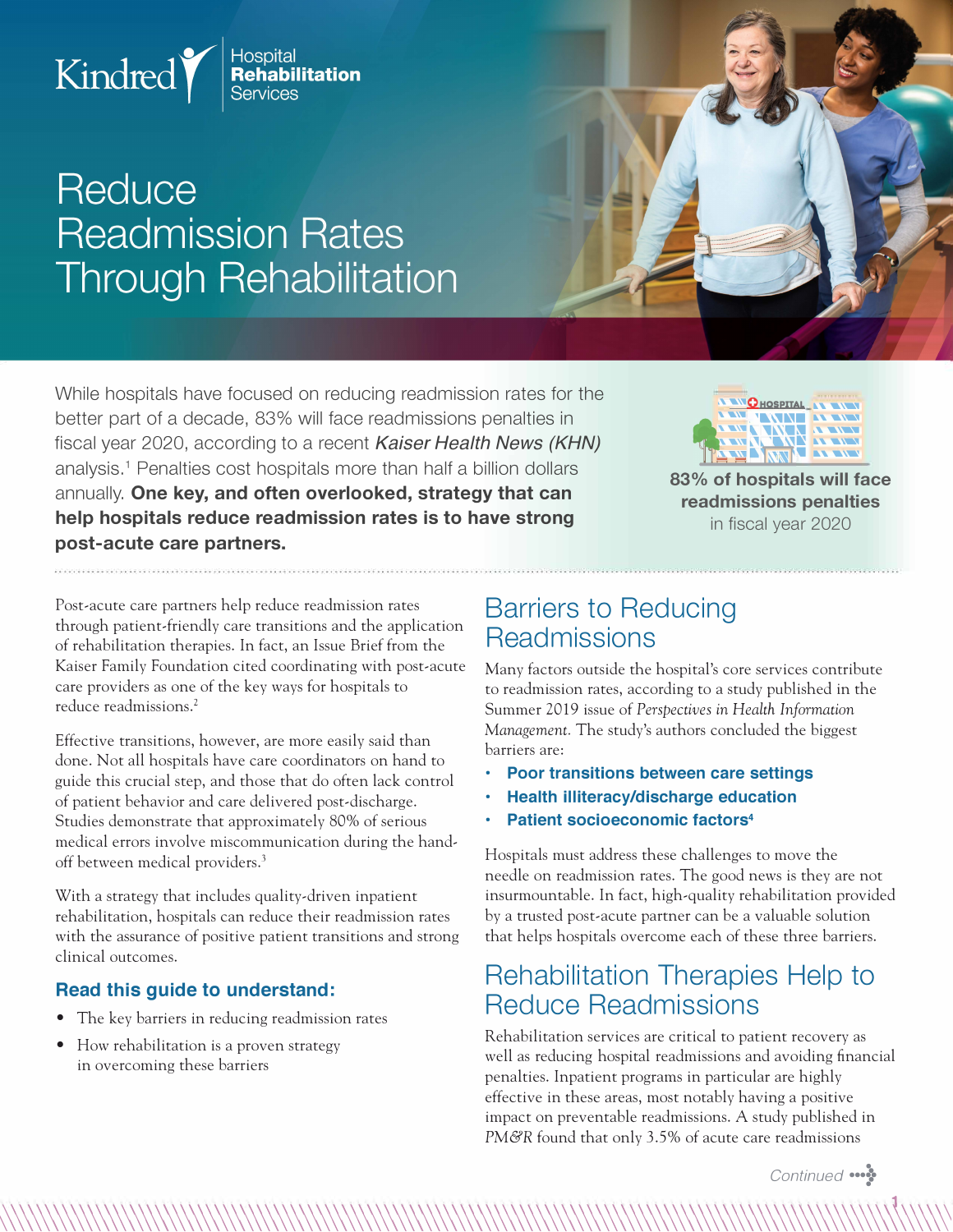during an inpatient rehabilitation stay were classified as potentially avoidable.5 This sets inpatient rehabilitation apart from other post-acute settings. Preventable readmissions among the larger population of acute care patients is in the double digits. <sup>6</sup>

Rehabilitation is so effective because it helps patients improve their functional abilities and successfully transition from the hospital to home. Research published in the Journal of the American Medical Directors Association that reviewed more than 4 million inpatient rehabilitation cases across 16 impairment groups found that **functional status was a greater predictor of hospital readmissions than comorbidities.** 

Furthermore, according to a study published in JAMA *Internal Medicine,* impairment seems to correlate to readmission rates, particularly in patients admitted for heart failure, myocardial infarction or pneumonia. The readmission rate for patients who were discharged with no impairments was 16.9% whereas patients who had difficulty with three or more activities of daily living had a readmission rate of 25. 7%.<sup>8</sup>

Getting patients to the highest level of functionality prior to discharge takes commitment to  $-$  and investment in  $-$  highquality inpatient rehabilitation services.

#### The Value of Post-Acute Rehabilitation in an Acute **Hospital**

The value of rehabilitation therapies in improving patient recovery and reducing preventable readmissions is clear, and hospitals have the ability to harness this power. Hospital-based inpatient rehabilitation programs deliver the intensive, interdisciplinary clinical and rehabilitation services necessary for improved function and independence. They enable hospitals to extend their reach and have a positive, ongoing impact on patient care, manage care transitions and improve overall communications - all of which help reduce barriers to reducing readmissions.

In addition, by optimizing the post-acute rehabilitation services provided and expanding access to more patients who can benefit from this intense level of services, facilities can reduce chances of readmissions, keep patients within the health system, and ultimately help patients reach their recovery goals faster and drive greater patient satisfaction.

#### Case Study: Reduction in Readmissions Through **Rehabilitation**

Kindred Hospital Rehabilitation Services (KHRS) works with many of the leading health systems across the country to help them provide the highest-quality rehabilitation for their patients. As illustrated below, after partnering with Kindred, hospitals saw a decrease in readmissions.

| <b>Kindred Rehabilitation Program Client Performance</b> |                                             |                                                     |                 |
|----------------------------------------------------------|---------------------------------------------|-----------------------------------------------------|-----------------|
|                                                          | <b>Before</b><br>partnering<br>with Kindred | <b>One year after</b><br>partnering<br>with Kindred | <b>Variance</b> |
| Percent<br>discharges to<br>community                    | 75.4%                                       | 79.6%                                               | 4.1%            |
| Percent<br>discharges to<br>acute care                   | 8.7%                                        | 7.7%                                                | $-0.9%$         |

*Compares quality the year prior to Kindred management to 2019 quality under Kindred management.* 

## How Kindred Can Help

As the largest contract manager of hospital-based acute rehabilitation programs in the nation, KHRS removes the barriers of running an effective and efficient rehabilitation unit and helps hospitals reach new levels of operational and clinical success.

*References on following page ... �*